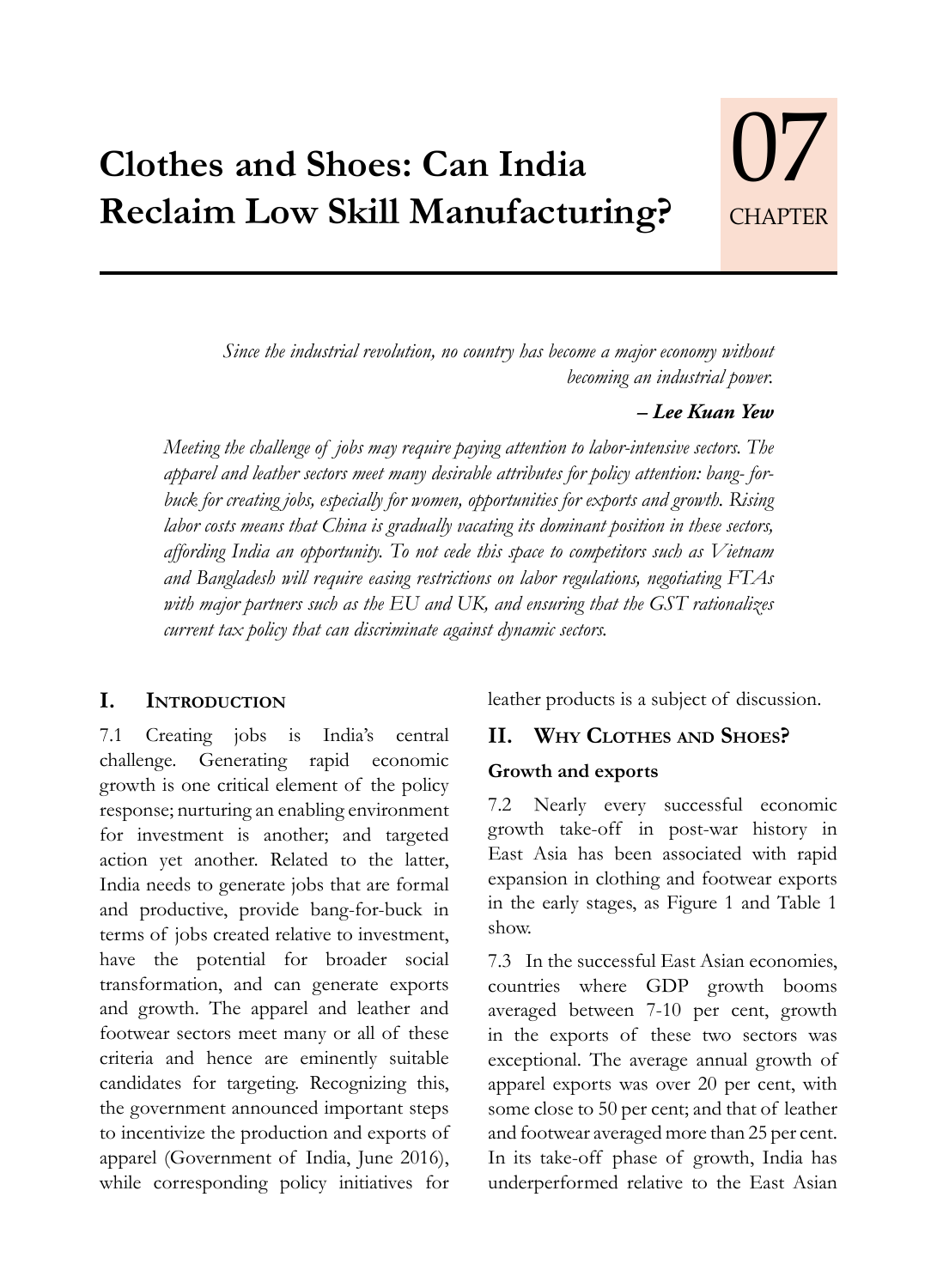#### **Figure 1. Exports of Apparel and Leather & Footwear Post Take Off**



*Source:* **Johnson, Ostry, Subramanian(2010) and World Bank Database**

| Country    | Year of<br>take off | Annual avg export<br>growth for 20 years<br>post take off (per<br>cent) of Apparel | Annual avg export<br>growth for 20 years post<br>take off (per cent) of<br><b>Leather and Footwear</b> | Annual avg<br>economic growth<br>for 20 years post<br>take off (per cent) |
|------------|---------------------|------------------------------------------------------------------------------------|--------------------------------------------------------------------------------------------------------|---------------------------------------------------------------------------|
| <b>KOR</b> | 1962                | 30.4                                                                               | 69.9                                                                                                   | 9.0                                                                       |
| BGL        | 1985                | 27.9                                                                               | 29.8                                                                                                   | 5.2                                                                       |
| <b>THL</b> | 1960                | 53.8                                                                               | 44.1                                                                                                   | 7.5                                                                       |
| <b>IDN</b> | 1967                | 65.8                                                                               | 48.6                                                                                                   | 7.0                                                                       |
| <b>MLY</b> | 1970                | 33.4                                                                               | 27.5                                                                                                   | 6.9                                                                       |
| <b>CHN</b> | 1978                | 18.6                                                                               | 27.7                                                                                                   | 9.8                                                                       |
| <b>VNM</b> | 1985                | 17.8                                                                               | 16.1                                                                                                   | 6.6                                                                       |
| <b>IND</b> | 1980                | 12.7                                                                               | 5.4                                                                                                    | 5.6                                                                       |

#### **Table 1. Exports of Apparels and Leather& Footwear Post Take Off**

*Source:* **World Bank Database**

competitors. The Indian underperformance, has been particularly marked in the leather sector.

#### **Jobs, especially for women**

7.4 Apparels and Leather sectors offer tremendous opportunities for creation of jobs, especially for women. Table 2 compares the labor-intensity, measured in terms of jobs per unit of investment, and female labor intensity for the major manufacturing sectors.

The data show that the apparel sector is the most labor-intensive, followed by footwear. Apparels are 80-fold more labor-intensive than autos and 240-fold more jobs than steel. The comparable numbers for leather goods are 33 and 100, respectively. Note that these attributes apply to the apparel not the textile sector and to leather goods and footwear not necessarily to tanning. Drawing upon the World Bank employment elasticities, we estimate that rapid export growth could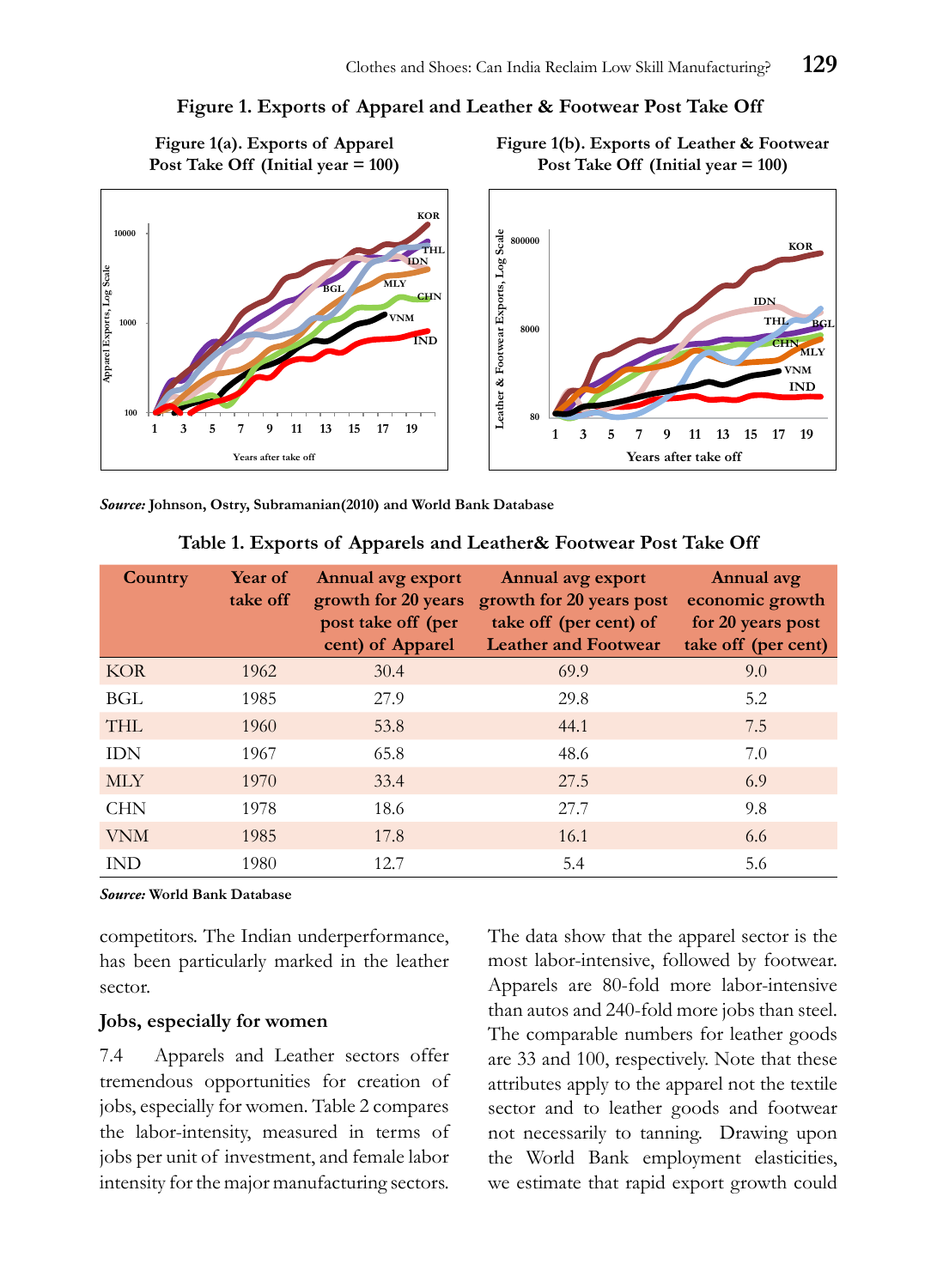| <b>Sectors</b>                                         | Investment<br>$(Rs \text{ Crores})^*$ | <b>Jobs</b><br>(Lakhs) | <b>Jobs</b><br>per lakh<br>Investment | <b>Female Jobs</b><br>(Lakhs) | <b>Female Jobs</b><br>per lakh<br>Investment |
|--------------------------------------------------------|---------------------------------------|------------------------|---------------------------------------|-------------------------------|----------------------------------------------|
| Apparels (NIC 14)                                      | 3156                                  | 75.4                   | 23.9                                  | 25.9                          | 8.2                                          |
| Leather & Footwear<br>(NIC 15)                         | 1624.5                                | 11.6                   | 7.1                                   | 5.5                           | 3.4                                          |
| Of which                                               |                                       |                        |                                       |                               |                                              |
| Tanning and Dressing<br>of Leather & Fur<br>(NIC 1511) | 470.8                                 | 2.2                    | 4.6                                   | 1.1                           | 2.4                                          |
| Leather Goods<br>(NIC 1512)                            | 218.3                                 | 2.2                    | 9.9                                   | 0.8                           | 3.9                                          |
| Footwear(NIC 1520)                                     | 935.4                                 | 7.2                    | 7.7                                   | 3.6                           | 3.8                                          |
| Textiles (NIC 13)                                      | 17814.7                               | 71.3                   | $\overline{4}$                        | 22.5                          | 1.3                                          |
| Food Processing<br>(NIC 10)                            | 21119                                 | 50.2                   | 2.4                                   | 27.9                          | 1.3                                          |
| Autos<br>(NIC 2910 & 2930)                             | 29647.6                               | 7.6                    | 0.3                                   | $\overline{3}$                | 0.1                                          |
| Steel<br>(NIC 2410 & 2431)                             | 70528.3                               | 7.8                    | 0.1                                   | 3.7                           | 0.05                                         |

**Table 2. Jobs to Investment Ratio for Select Industries**

#### *Source:* **ASI 2012-2013, NSSO 68th round**  *Note:* **\*Investment is Gross Fixed Capital Formation**

generate about half a million additional direct jobs every year.

7.5 The opportunity created for women implies that these sectors could be vehicles for social transformation. Women in apparel factories emphasize the agency they had gained on financial decisions. The agency also extended to husbands starting to helping with household chores. In Bangladesh, female education, total fertility rates, and women's labour force participation moved positively due to the expansion of the apparel sector.

## **A historic opportunity – China vacating; space filled by others and not India!**

7.6 India has an opportunity to promote apparel, leather and footwear sectors because of rising wage levels in China that has resulted in China stabilizing or losing market share in these products (Figures 2 to 4).

7.7 Table 3 shows wages in China and East Asian economies and in the major Indian states. India is well positioned to take advantage of China's deteriorating competitiveness because wage costs in most Indian states are significantly lower than in China. Alas, this is not happening, or at least, not enough. The space vacated by China is fast being taken over by Bangladesh and Vietnam in case of apparels; Vietnam and Indonesia in case of leather and footwear (Figures 2(b), 3(b), 4). Indian apparel and leather firms are relocating to Bangladesh, Vietnam, Myanmar, and even Ethiopia. The window of opportunity is narrowing and India needs to act fast if it is to regain competitiveness and market share in these sectors. Hence, the urgency.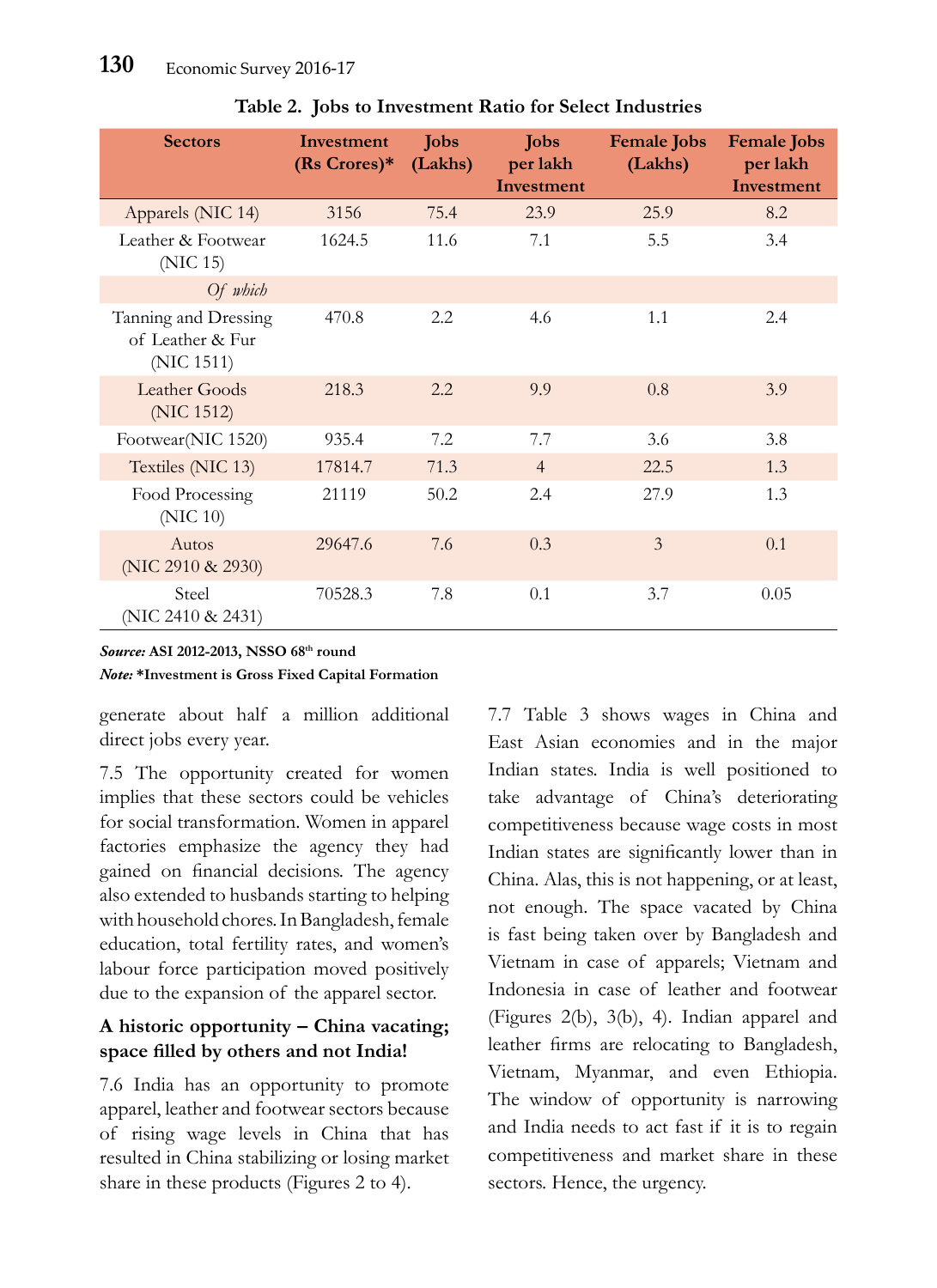



**Figure 3. Share in Global Footwear Exports (per cent) (HS Code 64)**



**Figure 4. Share in Global Leather Exports (per cent) (HS Code 42)**



*Source:* **World Bank Database**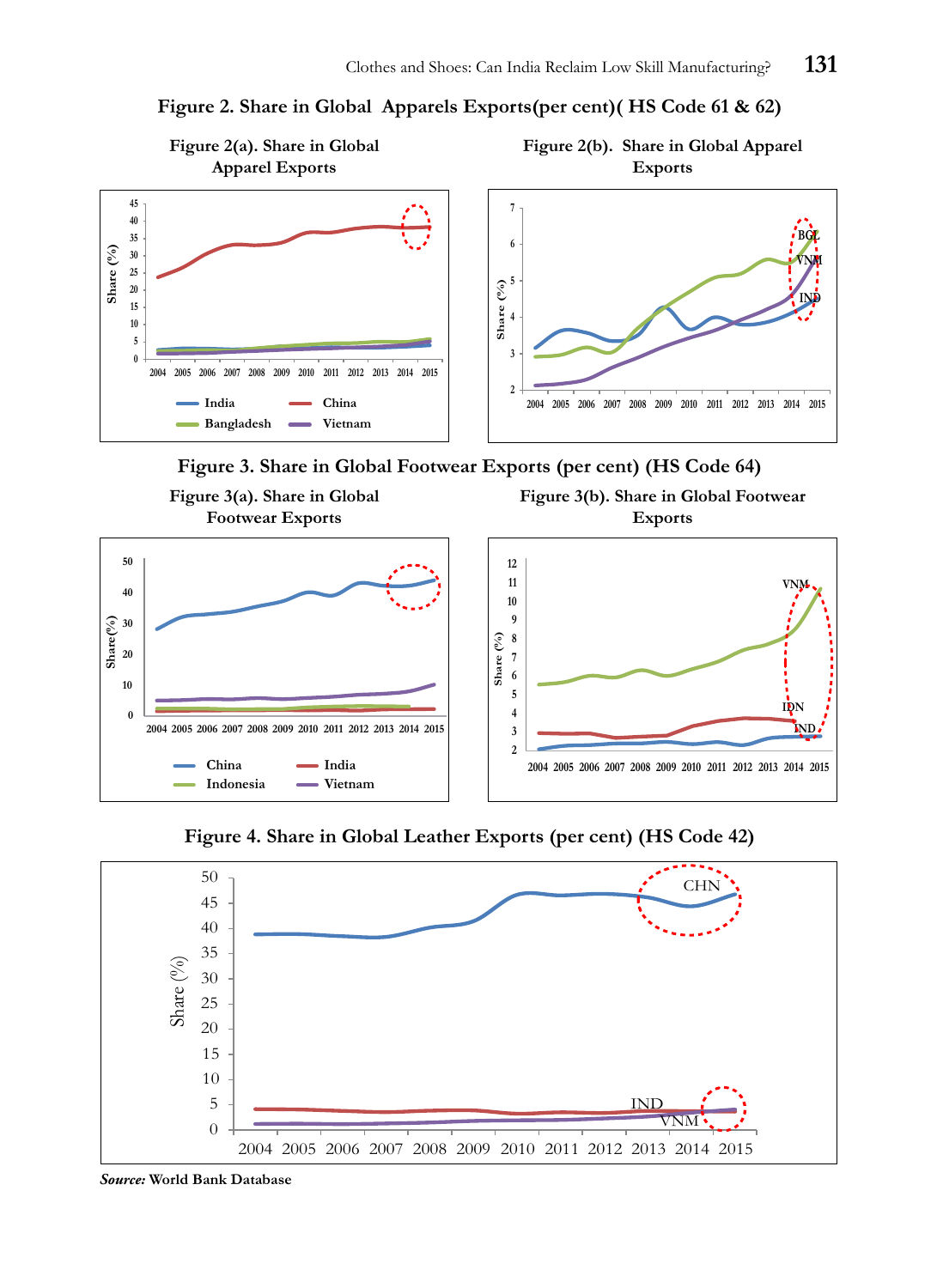|                | Year | <b>Monthly</b><br><b>Wages (USD)</b> |
|----------------|------|--------------------------------------|
| Andhra Pradesh | 2016 | 81                                   |
| Bihar          | 2016 | 84                                   |
| Odisha         | 2016 | 86                                   |
| Jharkhand      | 2016 | 90                                   |
| Tamil Nadu     | 2016 | 93                                   |
| Uttar Pradesh  | 2016 | 95                                   |
| Karnataka      | 2016 | 105                                  |
| West Bengal    | 2016 | 109                                  |
| Gujarat        | 2016 | 114                                  |
| Madhya Pradesh | 2016 | 115                                  |
| Maharashtra    | 2016 | 118                                  |
| Haryana        | 2016 | 119                                  |
| Bangladesh     | 2013 | 80-120                               |
| Vietnam        | 2015 | 180-250                              |
| China          | 2013 | $250 - 300$                          |
| Indonesia      | 2013 | $120 - 150$                          |

**Table 3. Minimum Wages for semi-skilled workers**

*Source:* **ILO, State Labour Departments**

# **III. Challenges**

7.8 Clearly, India still has potential comparative advantage in terms of cheaper and more abundant labour. But these are nullified by other factors that render them less competitive than their peers in competitor countries.

7.9 The Apparel and Leather sectors face a set of common challenges: logistics, labor regulations, and tax & tariff policy, and disadvantages emanating from the international trading environment compared to competitor countries. In addition, the leather and footwear sector faces the specific challenge relating to policies that prevent converting its comparative advantage abundance of cattle—into export opportunities. These are elaborated below.

## **A. Common challenges**

#### **Logistics**

7.10 On logistics, India is handicapped relative to competitors in a number of ways. The costs and time involved in getting goods from factory to destination are greater than those for other countries as may be seen in Table 4. Further, few very large capacity containers (VLCC) come to Indian ports to take cargo so that exports have to be transshipped through Colombo which adds to travel costs and hence reduces the flexibility for manufacturers.

#### **Labor regulations**

7.11 Labor costs, India's source of comparative advantage in this sector, also seem not to work in its favor. The problems are well-known: regulations on

| <b>Countries</b>                | <b>Logistics cost</b> | Time taken (No. of Days) at Port and for Shipping |                                                  |  |  |
|---------------------------------|-----------------------|---------------------------------------------------|--------------------------------------------------|--|--|
| (US\$ per km<br>road transport) |                       | <b>Customs/Port clearance</b>                     | <b>From Port to delivery at US</b><br>east coast |  |  |
| India                           | 7.0                   | 6.0                                               | 21.0 (JNPT) ; 28.0 (Chennai/<br>Tuticorin)       |  |  |
| China                           | $2.4 - 2.5$           | 1.5                                               | 14.0                                             |  |  |
| Bangladesh                      | 3.9                   | 10.0                                              | 21.0                                             |  |  |
| Vietnam                         | 7.0                   | 6.0                                               | 14.0                                             |  |  |
| Sri Lanka                       | 3.0                   | 3.0                                               | 23.0                                             |  |  |

**Table 4. Logistics Cost**

*Source:* **CLE & Apparel Industry sources**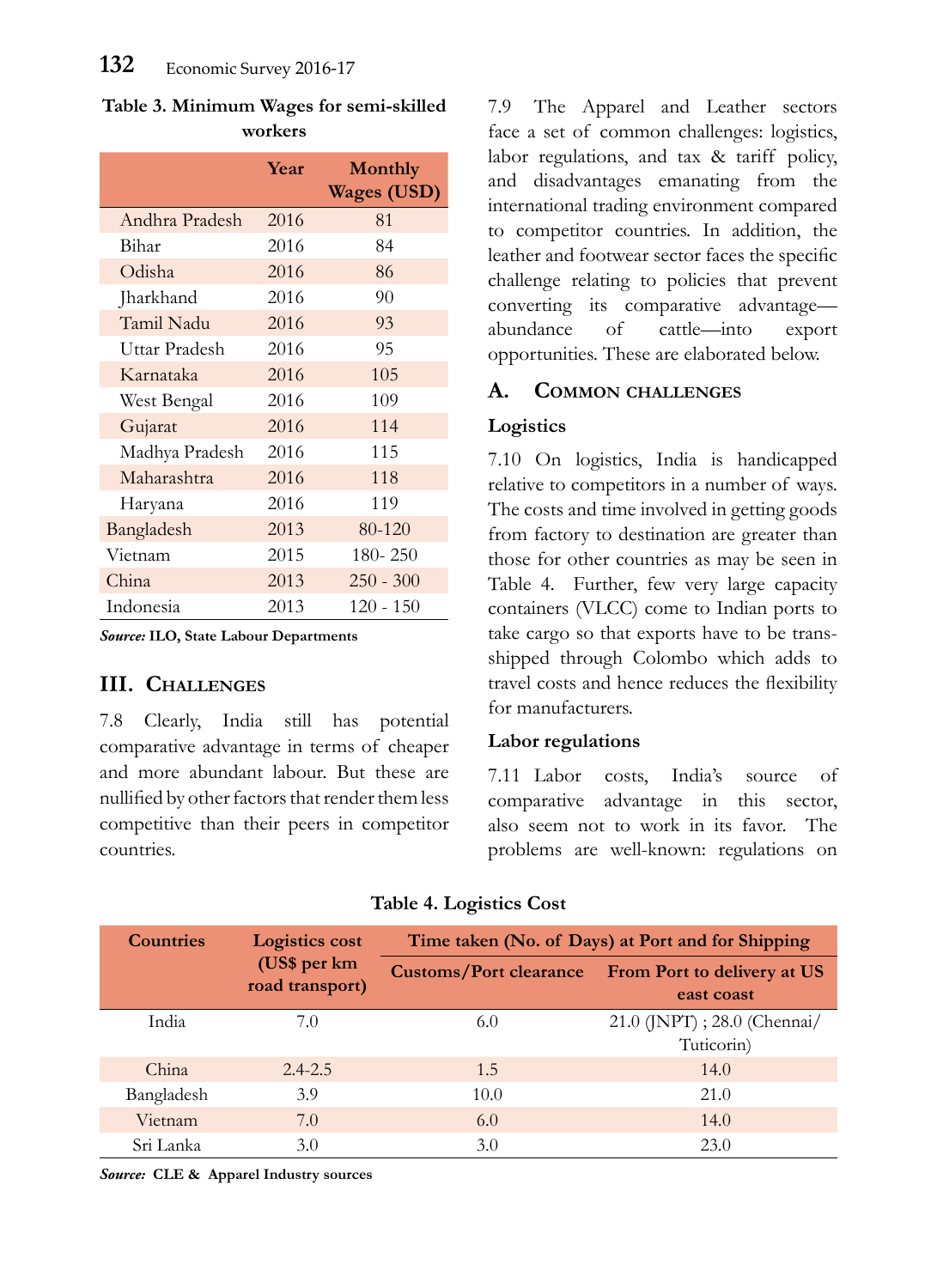minimum overtime pay, onerous mandatory contributions that become *de facto* taxes for low-paid workers in small firms that results in a 45 per cent lower disposable salary (documented in Chapter 10 of Volume 1 of the *Economic Survey* 2015-16), lack of flexibility in part-time work and high minimum wages in some cases. There are strict regulations for overtime wage payment as the Minimum Wages Act 1948 mandates payment of overtime wages at twice the rate of ordinary rates of wages of the worker.

7.12 One symptom of labour market problems is that Indian apparel and leather firms are smaller compared to firms in say China, Bangladesh and Vietnam. An estimated 78 per cent of firms in India employ less than 50 workers with 10 per cent employing more than 500. In China, the comparable numbers are about 15 per cent and 28 per cent respectively.

# **Tax and Tariff Policies**

7.13 In both apparel and footwear sectors, tax and tariff policies create distortions that impede India gaining export competitiveness. In the case of apparels, there are two sets of policies both of which impede competitiveness in man-made fibers and favor instead cotton-based exports. This is serious because internationally, world demand is shifting strongly towards manmade fibers and against cotton-based exports (Figure 5).

7.14 On the one hand, high tariffs on yarn and fiber increase the cost of producing clothing. India imposes a 10 percent tariff on man-made fibers vis a vis 6 percent on cotton fibres. To some extent this need not affect export competitiveness because drawback for tariffs paid on inputs is available. But drawbacks are not provided for purchases of domestically produced yarn that will reflect the high tariffs, adding to clothing costs. And in any case, domestic sales of clothing will not benefit from duty drawback which could also affect overall export competitiveness.

7.15 On the other hand, domestic taxes also favor cotton-based production rather than production based on man-made fibers with 7.5 per cent tax on the former and 8.4 per cent on the latter. A similar problem also afflicts footwear production with taxes of 20.5 per cent on leather and 27 per cent on non-leather footwear (Table 5). To this end,

**Figure 5. Share of Global Exports of Cotton and Man Made Fibers, Fabrics & Apparels (per cent)**



*Source:* **World Bank Database**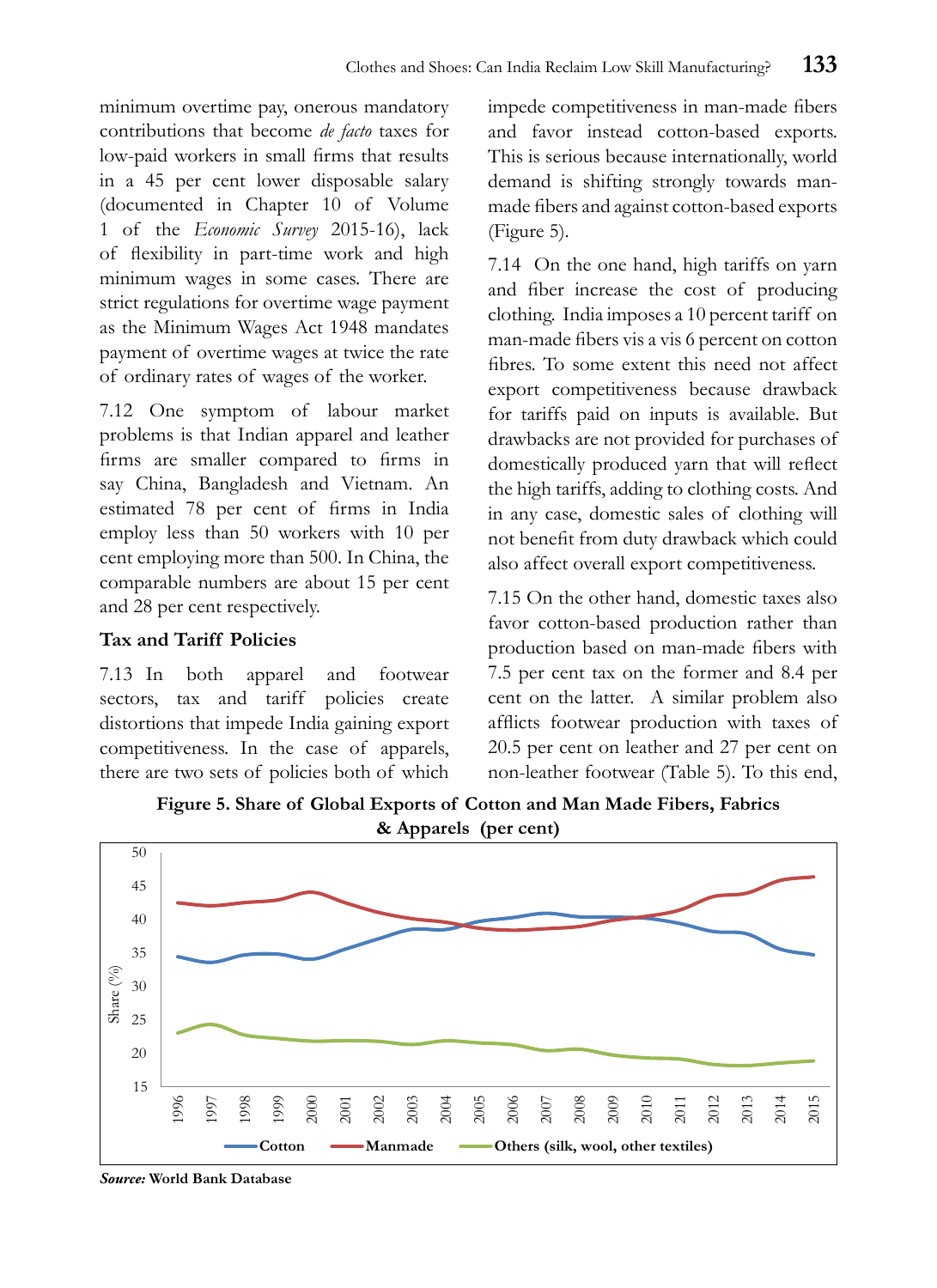there is a need to undertake rationalization of domestic policies which are inconsistent with global demand patterns.

#### **Table 5. Effective Rates of Taxation for Apparels and Footwear (%)**

|                       | <b>Effective Tax</b> |
|-----------------------|----------------------|
|                       | Rates* $(\%)$        |
| <b>Cotton Apparel</b> | 7.5                  |
| Man Made Apparel      | 8.4                  |
| Leather Footwear      | 20.5                 |
| Non Leather Footwear  | 27 Q                 |

*Source:* **Industry Estimates**

*Note:* **\*Estimates could vary across states and across individual items because of varying input-output relationships.**

7.16 The global demand for footwear is shifting away from leather footwear and towards non leather footwear (Table 6). This shift can be attributed to a host of factors like physical comfort, aesthetics and price affordability which work in favor of nonleather shoes as opposed to leather shoes. India traditionally has been an exporter of leather footwear. Its share of leather footwear exports in the world market is more than double the share of non-leather footwear

(Figure 6). Efforts are required to promote non-leather footwear to be able to effectively capture world market share particularly in view of China's slowdown of exports.

#### **Table 6. Share of global exports of leather & non leather footwear (per cent)**

| <b>Year</b> | Leather  | Non leather |
|-------------|----------|-------------|
|             | footwear | footwear    |
| 2004        | 55.0     | 45.0        |
| 2005        | 55.5     | 44.5        |
| 2006        | 55.1     | 44.9        |
| 2007        | 55.0     | 45.0        |
| 2008        | 52.6     | 47.4        |
| 2009        | 50.0     | 50.0        |
| 2010        | 47.2     | 52.8        |
| 2011        | 45.6     | 54.4        |
| 2012        | 43.2     | 56.8        |
| 2013        | 43.2     | 56.8        |
| 2014        | 42.1     | 57.9        |
| 2015        | 39.5     | 60.5        |

*Source:* **World Bank Database**

#### **Discrimination in export markets**

7.17 India's competitor exporting nations for apparels and leather and footwear enjoy



**Figure 6. India's global share of leather and non-leather footwear exports (per cent)**

*Source:* **World Bank Database**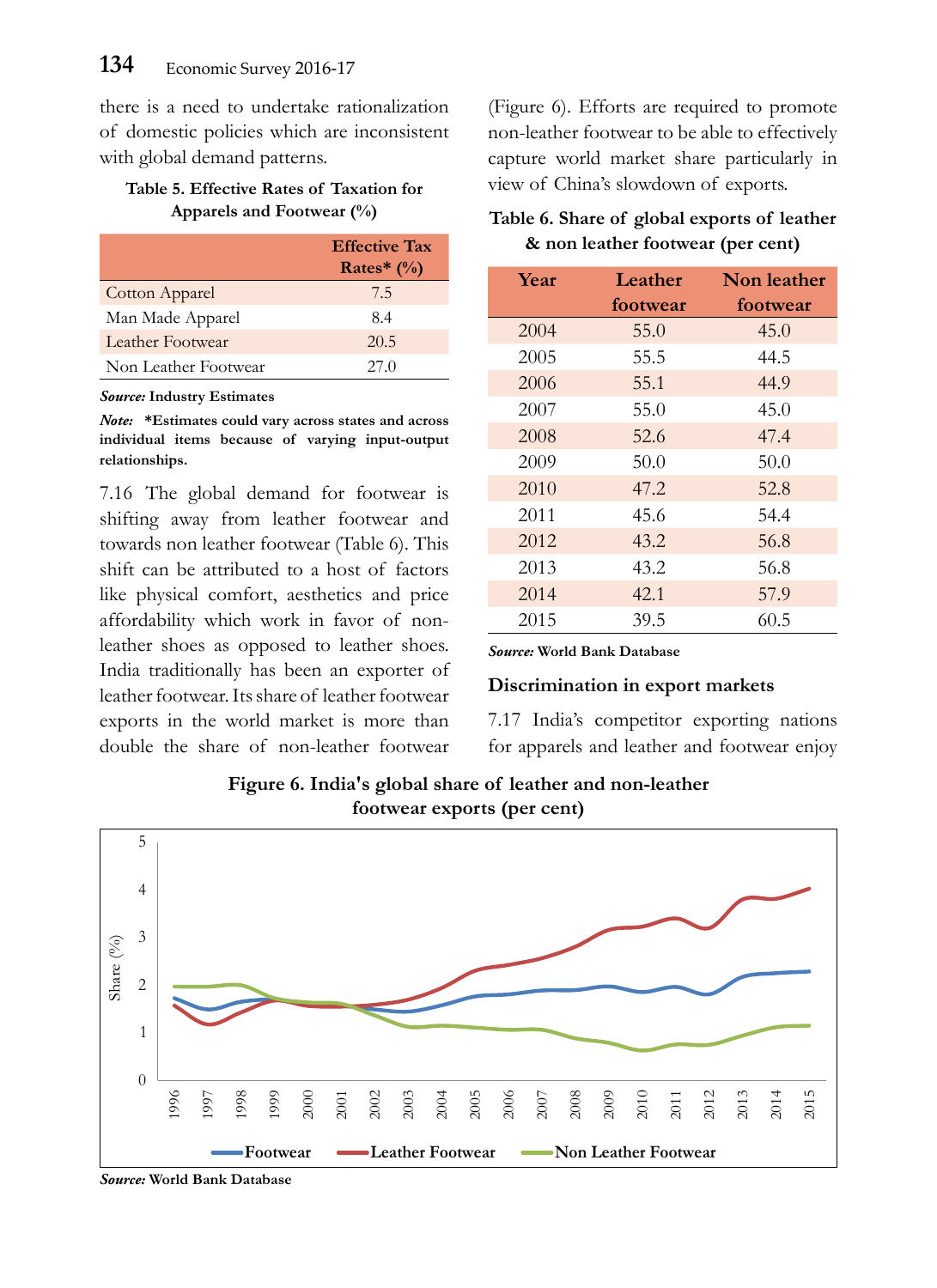better market access by way of zero or at least lower tariffs in the two major importing markets, namely, the United States of America (USA) and European Union (EU). Tables 7 & 8 show the average tariffs faced by Indian exporters in these markets vis-àvis our competitors. In the EU, Bangladesh exports enter mostly duty free (being a Less Developed Country (LDC)), while Indian exports of apparels face average tariffs of 9.1 per cent. Vietnam could also attract zero tariffs once the EU – Vietnam Free Trade Agreement (FTA) comes into effect. In the US, India faces tariff of 11.4 percent. Ethiopia, which is an emerging new competitor in apparels and leather, enjoys duty free access in US, EU and Canada.

#### **Table 7. Tariff faced by Indian Apparel Exports (HS Code 61&62)**

|            | European | Canada   | (per cent)<br>United |
|------------|----------|----------|----------------------|
|            | Union    |          | <b>States</b>        |
| Bangladesh | $\theta$ | $\Omega$ | 11.9                 |
| China      | 11.4     | 16.5     | 11.4                 |
| Ethiopia   | 0        | $\Omega$ | 0                    |
| India      | 9.1      | 16.5     | 11.4                 |
| Indonesia  | 9.2      | 16.4     | 11.6                 |
| Vietnam    | 9.2      | 16.2     | 11.6                 |

*Source:* **World Bank Database**

7.18 Indian leather exports also face high tariffs in partner country markets in exports of leather goods and non-leather footwear, with considerable added disadvantage in Japan.

7.19 An FTA with EU and UK will help. In the case of apparels, it will offset an existing disadvantage for India relative to competitors- Bangladesh, Vietnam and Ethiopia which already enjoy better market access. In the case of leather, the FTA might give India an advantage relative to competitors. In both cases, the incremental impact would be positive.

# **B. Sector Specific Challenge – Leather and Footwear Sector**

# **Comparative advantage in cattle**

7.20 The leather and footwear industry uses raw hides and skins of a number of animals like cattle, buffalo, goat, sheep and other smaller animals as its chief raw material. Amongst these, leather made from cattle hides has greater global demand owing to its strength, durability and superior quality. It is estimated that cattle-based global exports dominate buffalo-based exports by a factor of 8-9. However, despite having a large cattle population, India's share of global cattle population and exports of cattle hides is low and declining (Figure 7 & 8). This trend can be attributed to the limited availability of cattle for slaughter in India, thereby leading to loss of a potential comparative advantage due to underutilization of the abundantly available natural resource.

|            | <b>European Union</b>   |                            |                            | Japan            |                     |                                   | <b>United States</b> |                            |                                   |
|------------|-------------------------|----------------------------|----------------------------|------------------|---------------------|-----------------------------------|----------------------|----------------------------|-----------------------------------|
|            | Leather<br><b>Goods</b> | Leather<br><b>Footwear</b> | Non<br>Leather<br>footwear | Leather<br>Goods | Leather<br>Footwear | <b>Non</b><br>Leather<br>footwear | Leather<br>Goods     | Leather<br><b>Footwear</b> | <b>Non</b><br>Leather<br>footwear |
| Bangladesh | 0                       | 0                          | $\theta$                   | 3.1              | $\Omega$            | 4.1                               | 7.9                  | 5.0                        | 12.0                              |
| China      | 4.6                     | 7.9                        | 12.0                       | 10.1             | 25.1                | 12.6                              | 7.3                  | 4.3                        | 13.9                              |
| Ethiopia   | $\theta$                | 0                          | $\theta$                   | 8.8              | $\Omega$            | $\qquad \qquad \blacksquare$      | 1.0                  | 0                          | $\theta$                          |
| India      | 1.0                     | 4.4                        | 7.5                        | 5.7              | 24.3                | 13.3                              | 5.5                  | 4.7                        | 12.2                              |
| Indonesia  | 1.0                     | 4.4                        | 7.5                        | 1.7              | 25.0                | 10.0                              | 5.8                  | 5.0                        | 13.4                              |
| Vietnam    | 1.1                     | 4.4                        | 7.5                        | 3.9              | 25.0                | 11.4                              | 7.6                  | 4.3                        | 12.7                              |

#### **Table 8. Tariffs faced by Indian Leather and Footwear Exports (per cent)**

*Source:* **World Bank Database**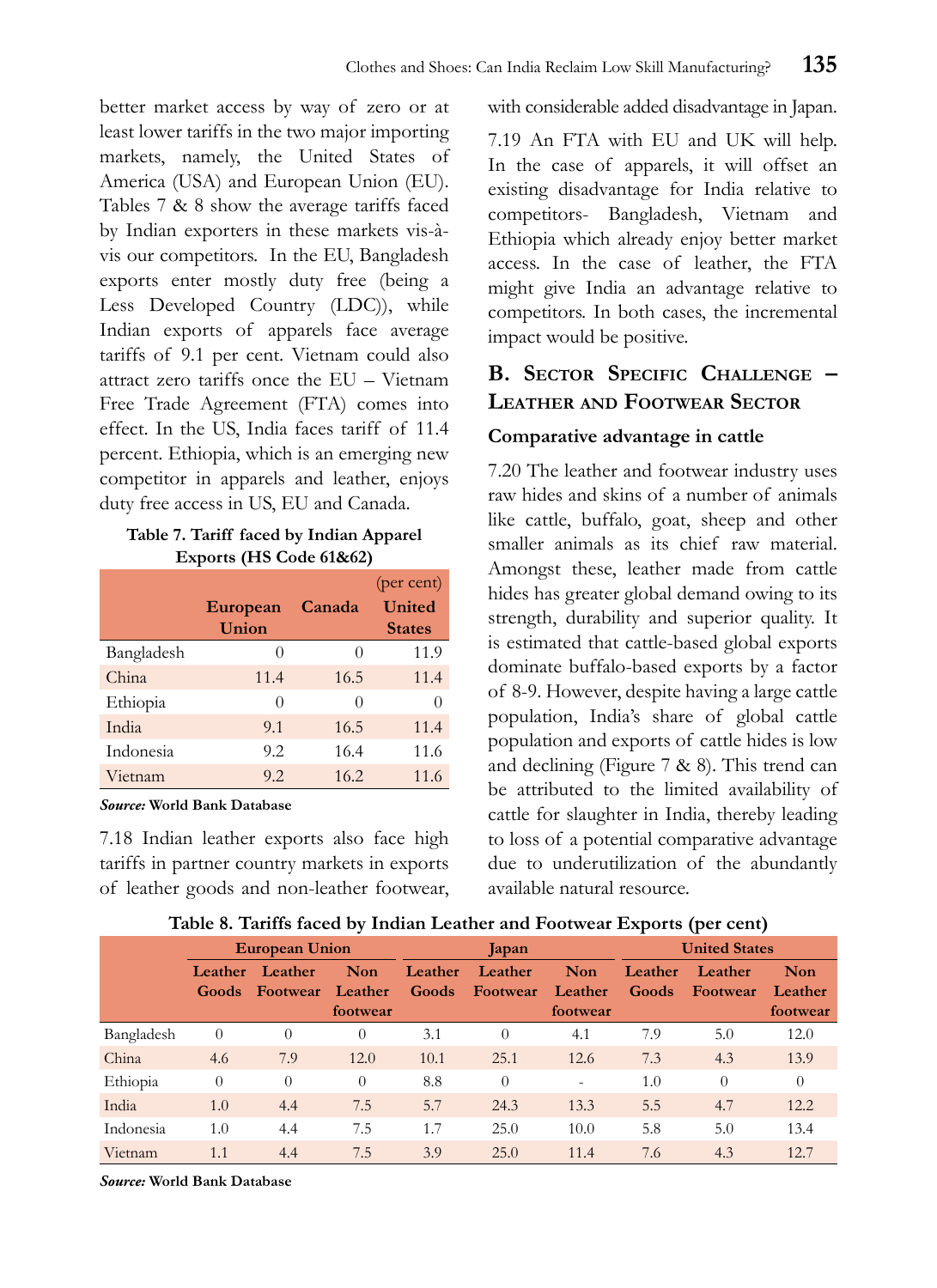





# **IV. Policy response and Conclusions**

7.21 Several measures form part of the package approved by the Government for textiles and apparels in June 2016. Their rationale is to address the challenges described above. The policies suggested do not address all the challenges highlighted above but will go a long way in strengthening India's apparel industry. Apparel exporters will be provided relief to offset the impact of state taxes embedded in exports, which could be as high as about 5 per cent of exports. Similar provisions for leather exporters would be useful. This is not a subsidy but really a drawback scheme that should be WTO-consistent because it offsets taxes on exports.

7.22 Next, textile and apparel firms will be provided a subsidy for increasing employment. This will take the form of government contributing the employers' 12 per cent contribution to the Employee Provident Fund (EPF) (the Government is already committed to contributing 8.3 per cent; so the new measure will be additional to that).

7.23 But these need to be complemented

**Figure 8. India's Share of Global Exports of Cattle Hides and Skins (per cent)**



by further actions. The government is taking very seriously the impact of Indian exporters being disadvantaged in foreign markets. India will still need to carefully weigh the benefits and costs of negotiating new Free Trade Agreements, such as, with the European Union (EU) and the United Kingdom (UK). But in this calculus, the impact on export-and job-creating sectors such as apparels and maybe also leather products compared to other sectors should receive high priority. Based on recent inhouse analysis in 2016, it is estimated that an FTA with the EU and UK can lead to 108029, 23156, and 14347 additional direct jobs per annum in the apparel, leather and footwear sectors respectively (Table 9). Many more indirect jobs could be added, although these are more difficult to estimate.

7.24 Second, the introduction of the Goods and Service Tax (GST) offers an excellent opportunity to rationalize domestic indirect taxes so that they do not discriminate in the case of apparels against the production of clothing that uses man-made fibers; and in the case of footwear against the production of non-leather based footwear (if there is such a discrimination).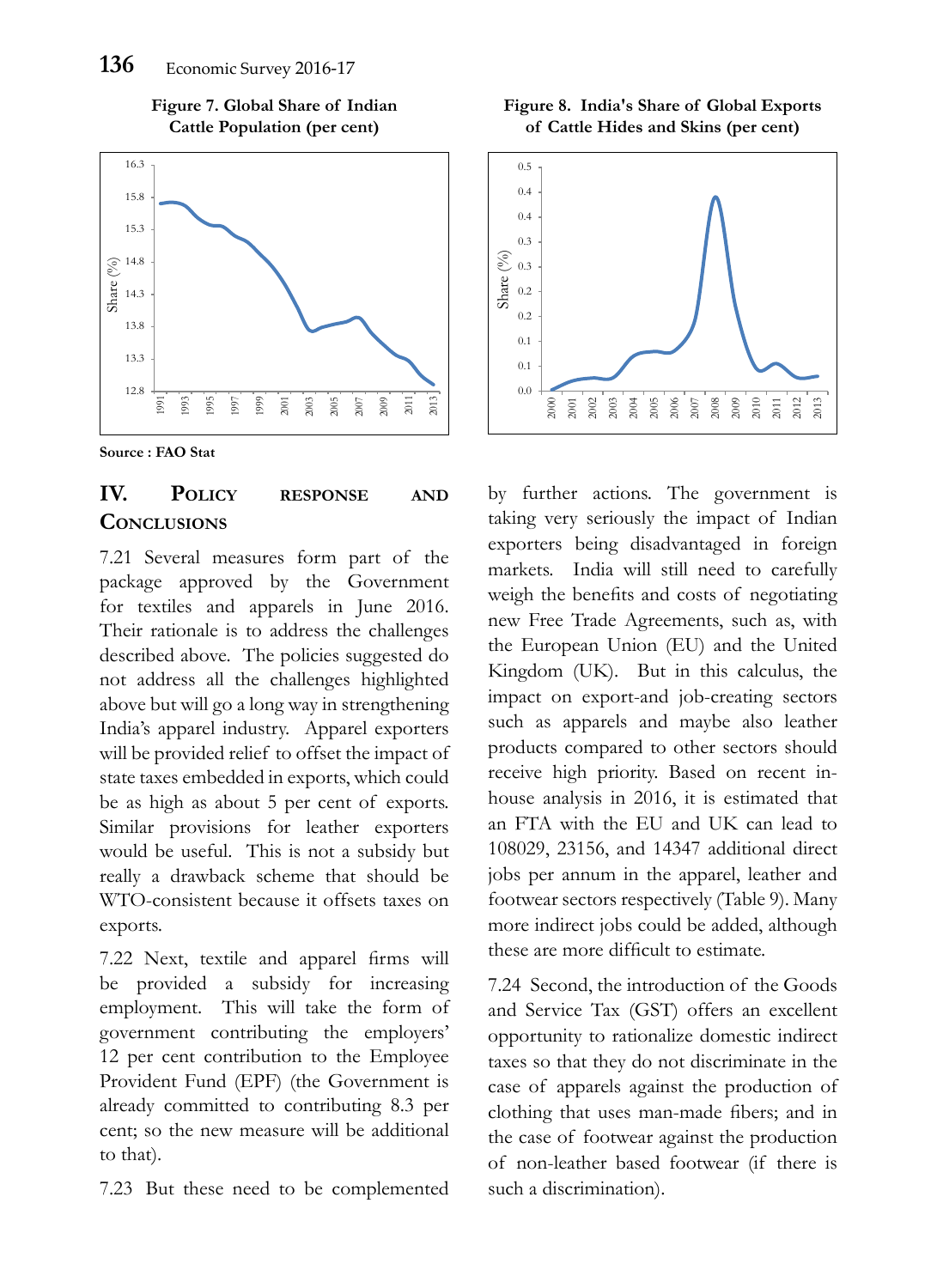|       | <b>Apparels</b>               |                   | <b>Leather Goods</b>                                               |                   | <b>Footwear</b> |                                 |  |
|-------|-------------------------------|-------------------|--------------------------------------------------------------------|-------------------|-----------------|---------------------------------|--|
|       | Incremental<br>Exports (\$Mn) | Gain in<br>(Nos.) | Incremental<br>Employment Exports (\$Mn) Employment Exports (\$Mn) | Gain in<br>(Nos.) | Incremental     | Gain in<br>Employment<br>(Nos.) |  |
| EU    | 1483.6                        | 76853             | 416.9                                                              | 18542             | 217             | 9966                            |  |
| UK    | 603.3                         | 31176             | 103.8                                                              | 4615              | 95.3            | 4381                            |  |
| Total | 2086.9                        | 108029            | 520.7                                                              | 23156             | 312.3           | 14347                           |  |

**Table 9. Potential additional jobs with India – EU/UK FTA**

7.25 Third, a number of labor law reforms would overcome obstacles to employment creation in these sectors, some of which include the following:

- Low Wage Employees (people with less than Rs 20,000 salary per month) only receive 55 percent of their salary because 45 per cent goes to statutory deductions like Employee Provident Fund Organisation (EPFO), Employee Pension Scheme (EPS), Labour Welfare Fund (LWF), Employees' Deposit Linked Insurance Scheme (EDLI), and Employee State Insurance (ESI) etc.
- Low wage employees do not have a 45 per cent savings rate and therefore they may prefer to receive these contributions today than benefit from them tomorrow.
- The two largest deductions of Provident Fund and ESI may not result in the best value for money for employees. The EPFO has 40 million account with unclaimed balances and charges 3.3 per cent of contributions as fees (amongst the highest in the world). ESI only pays out about 45 per cent of contributions received as benefits (few other private or public health insurance policy in India has a claims ratio of less than 90 per cent).

7.26 Formal employment could increase by offering employees three choices when they start employment:

- o decide whether they want 12 per cent employee contribution to be deducted.
- o decide whether their 12 per cent employer contribution goes to EPFO or National Pension Scheme (NPS).
- o decide whether their health insurance premiums go to ESI or a private health insurance of the employee's choice.

7.27 This choice should be exercised by employees – not employers– and today's status quo should continue to be available to all employees. The key point is to offer choice to employees, which will also result in competition for service providers such as the EPFO and ESI.

7.28 Thus, more FTAs, GST-induced tax rationalization, and labour law reform would add considerably to the job creation potential of the clothing and footwear sectors. All industrial policy aimed at promoting particular sectors is not without risks. But the externality generating attributes-employment, exports, social transformation – of the apparel and footwear sectors, India's potential comparative advantage in it, and the narrow window of opportunity available, make the risk worth taking. And, in any case, many of the proposed policy responses such as FTAs, tax rationalization, and labour law reform could have wider, economy-wide benefits.